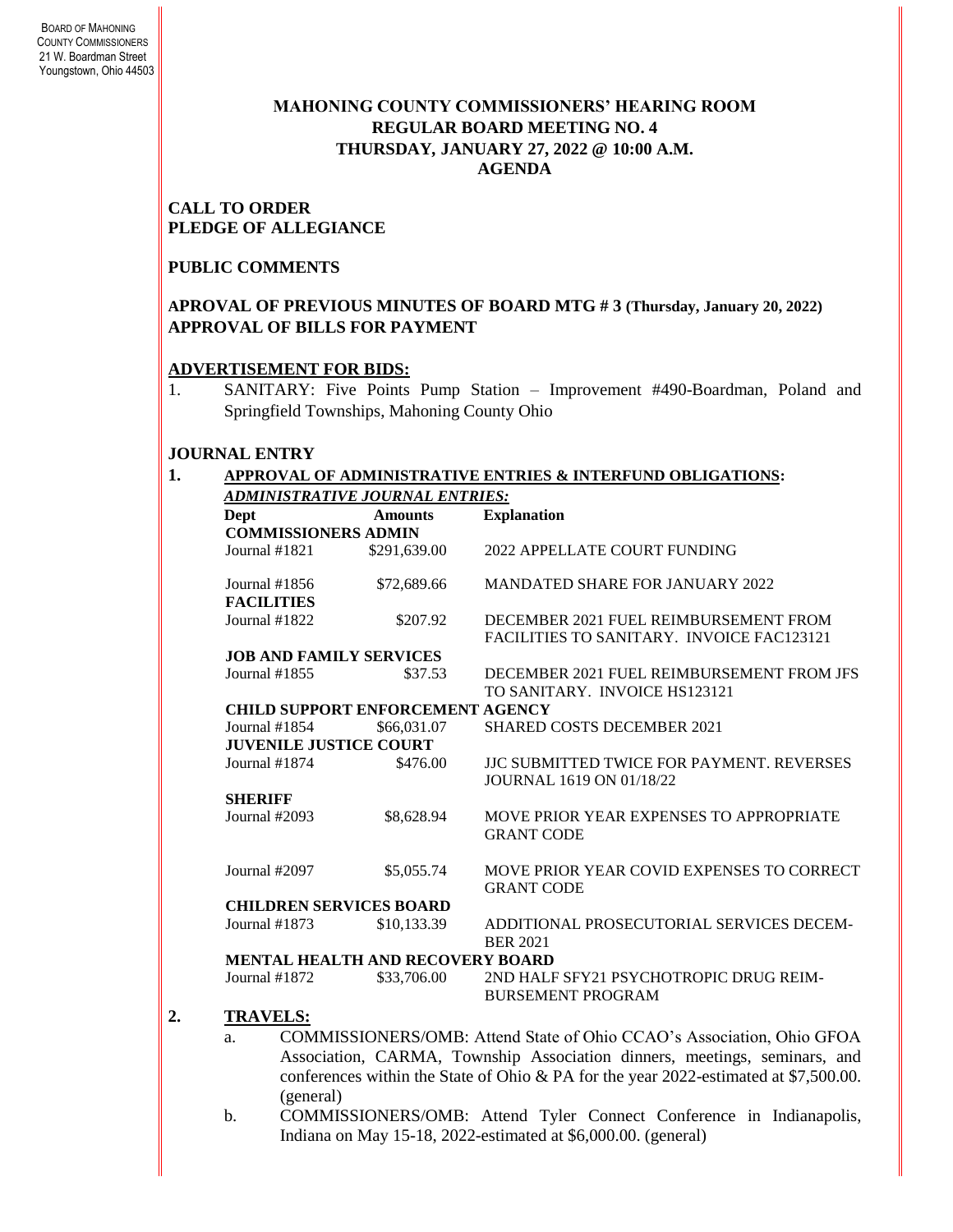- c. HUMAN RESOURCES: Attend various SHRM, IPMA-HR, SPBR, SERB, CORSA, CCAO, EEOC, and OCRC, educational training, conferences, seminars, workshops, meetings, hearings and other related forums within the State of Ohio for the year 2022-estimated at \$2,000.00. (general & non-general)
- d. JOB & FAMILY: Attend Canton District Meetings, Fiscal Meetings, ODJFSDA conferences, seminars, meetings within the State of Ohio for the year 2022-estimated at \$5,000.00. (non-general)
- e. JOB & FAMILY: Attend ODJFSDA, OCDA meetings & conferences, HR seminars, Fiscal meetings, APS meetings, seminars within the State of Ohio for the year 2022 estimated at \$5,000.00. (non-general)
- f. JOB & FAMILY/CSEA DIVISION: Attend Canton District, Directors Conferences, Attorney Networking and various CLE seminars, meetings within the State of Ohio for the year 2022-estimated at \$5,000.00. (non-general)
- g. OMB GRANTS: Attend board/community meetings, project sites, grant planning, grant development meetings, special projects, CDBG meetings, seminars, conferences within the State of Ohio for the year 2022-estimated at \$3,000.00. (nongeneral)

# **3. AGREEMENTS:**

- a. CLERK OF COURTS: Agreement with Barbara Zorn to provide project management services with the implementation of the Tybera e-filing system and related technology projects in the amount of \$5,000.00. (non-general)
- b. DATA: Agreement with Tele-Solutions Inc., (TSI) for network and telecom cabling and programming services in the amount not to exceed \$50,000.00. (non-general)
- c. DATA: Agreement with 21st Century Alarm/Data Inc., for network and audio/video cabling, installation and programming services in the amount not to exceed \$50,000.00. (non-general)
- d. JOB & FAMILY: Lease agreement with the Mahoning County Commissioners for office space at Oakhill Renaissance Building in the amount of \$747,570.00. (nongeneral)
- e. SANITARY: Agreement with Bazetta Tree Inc., for tree and stump removal at all sanitary facilities for two (2) years in the estimated amount of \$20,000.00. (nongeneral)
- f. SANITARY: Agreement with S&S Elevator Company Inc., for safety tests and quarterly inspection for two (2) years in the estimated amount of \$9,680.00. (nongeneral)
- g. SANITARY: Agreement with Republic Services for the transportation and disposal of grit and screenings from wastewater treatment plants for three (3) years in the estimated amount of \$18,600.00. (non-general)
- h. SANITARY: Agreement with Waste Management for the transportation and disposal of grit and screenings from wastewater treatment plants for three (3) years in the estimated amount of \$17,850.24. (non-general)
- i. SANITARY: Agreement with A&T Heating & Cooling, LLC for HVAC and emergency repairs as needed for two (2) years in the estimated amount of \$20,000.00. (non-general)
- j. SANITARY: Agreement with Western Reserve Mechanical, Inc., for HVAC and emergency repairs as needed for two  $(2)$  years in the estimated amount of \$20,000.00. (non-general)
- k. SHERIFF: Agreement with Direction Home of Eastern Ohio, Inc., to provide a Senior Service Program in the amount of \$25,000.00 payable to Mahoning County.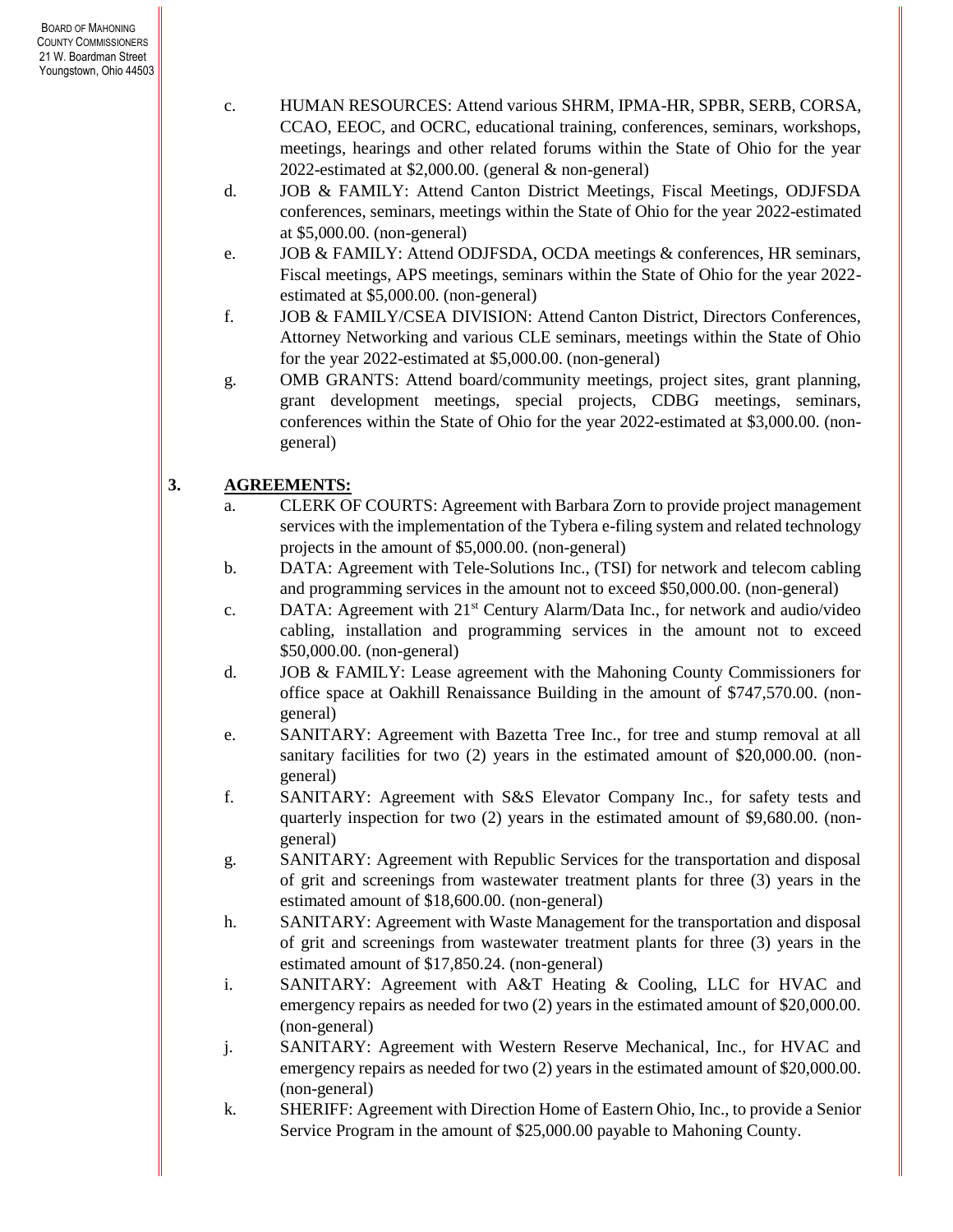## **4. CHANGE ORDERS:**

a. COMMISSIONERS/OMB: Change Order No. 2 with B&B Contractors & Developers, Inc., for additional work needed for the MCBDD Office Renovations Project in the amount of \$69,558.37. (non-general)

## **RESOLUTIONS**

| 1. | <b>ADDITIONS:</b>                         |                |                                                                                                                                                                           |  |
|----|-------------------------------------------|----------------|---------------------------------------------------------------------------------------------------------------------------------------------------------------------------|--|
|    | Dept                                      | <b>Amounts</b> | <b>Explanation</b>                                                                                                                                                        |  |
|    | <b>FACILITIES</b>                         |                |                                                                                                                                                                           |  |
|    | Journal #1939                             | \$5,300.00     | BUDGET ADDITION TO PROJECT #00126 JUSTICE<br>CENTER BUILDING CONTROLS AND ROOF<br><b>INCREASE ARCHITECT/ENGINEERING</b><br><b>CONTRACT SERVICES</b>                       |  |
|    | <b>SANITARY ENGINEERING</b>               |                |                                                                                                                                                                           |  |
|    | Journal #1781                             | \$36,825.00    | BUDGET ADDITION TO PROJECT #06070<br>MEANDER PLANT PERFORMANCE UPGRADES<br>FOR IMP 52 INCREASE PROFESSIONAL SERVICES                                                      |  |
|    | Journal $#2108$                           | \$124,420.00   | BUDGET ADDITION TO PROJECT #06081 CRAIG<br><b>BEACH/MEANDER WWTP 2021 UPGRADES FOR</b><br>AIR COMPRESSOR REPLACEMENT IMP 539<br><b>INCREASE CAPITAL PROJECT MATERIALS</b> |  |
|    | <b>EMERGENCY 911</b>                      |                |                                                                                                                                                                           |  |
|    | Journal #1966                             | \$150,000.00   | BUDGET ADDITION TO ORG #1041095 WIRELESS<br>911 COUNTYWIDE INCREASE DATA BOARD<br><b>SERVICE AGREEMENTS</b>                                                               |  |
|    | <b>SHERIFF</b>                            |                |                                                                                                                                                                           |  |
|    | Journal #2022                             | \$13,685.00    | BUDGET ADDITION TO GRANT #2710Q BJA FY 20<br>CORONA VIRUS EMERGENCY SUPPLIES<br><b>INCREASE PRIOR PERIOD CORRECTIONS</b>                                                  |  |
|    | <b>ENGINEER</b>                           |                |                                                                                                                                                                           |  |
|    | Journal #2042                             | \$6,000.00     | BUDGET ADDITION TO ORG #1111800 ENGINEER<br>PERMIT LICENSE TAX INCREASE MATCHING<br>SHARE AND CAPITAL IMPROVEMENT PROJECTS                                                |  |
|    | <b>MENTAL HEALTH &amp; RECOVERY BOARD</b> |                |                                                                                                                                                                           |  |
|    | Journal #1972                             | \$50,000.00    | BUDGET ADDITION TO GRANT #28212 SFY 22-<br>ATP INCREASE CONTRACTUAL AGREEMENTS                                                                                            |  |
|    | Journal $#2105$                           | \$4,684.00     | BUDGET ADDITION TO GRANT #22022 SFY 21 RSP<br><b>INCREASE CONTRACTUAL AGREEMENTS</b>                                                                                      |  |

### **2. RESOLUTIONS**:

a. COMMISSIONERS/OMB: Resolutions to approve the agreement and expenditures with the following to assist with COVID-19 public health and funded by ARPA in the following amount:

Barbara Zorn \$7,500.00

- b. COMMISSIONERS/OMB: Resolution for the appointment of Mahoning County Prosecutor Paul J. Gains as the Law Director for Boardman Township per ORC 504.15.
- c. COMMISSIONERS/OMB: Resolution approving the Modification #1 of Local Governance Agreement with Columbiana County, Workforce Development Board, Inc. and Mahoning & Columbiana Training Association & Intergovernmental Agreement with Mahoning & Columbiana Counties.
- d. COMMISSIONERS/OMB: Resolution approving the First Amendment to the Architectural Services with GPD Group for the LKS Renovation Project.
- e. ENGINEERS: Resolution authorizing the Board to execute "Right of Entry" contracts for the Western Reserve Road Market to South Avenue Widening Project.